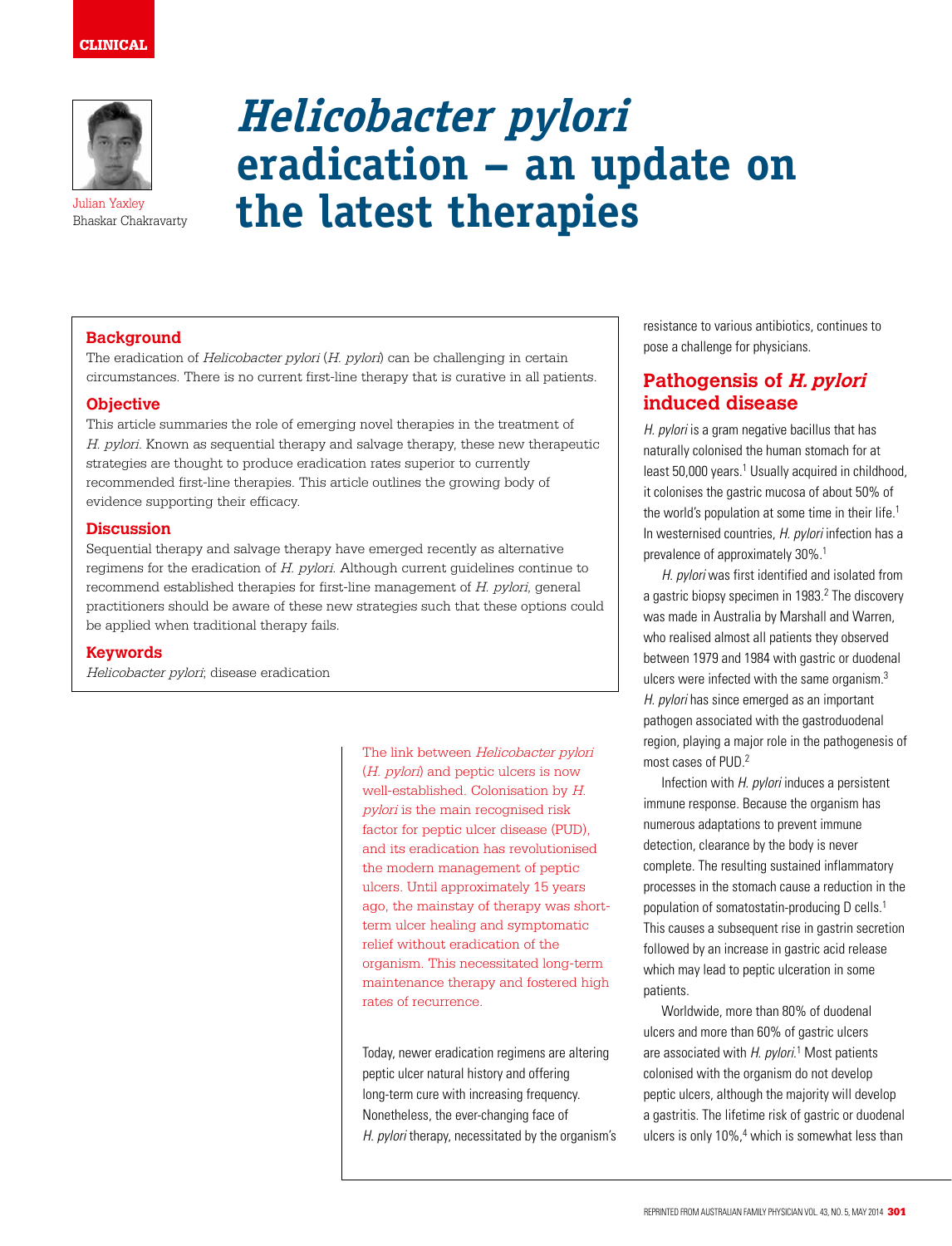the risk of H. *pylori* colonisation. The reason only some develop ulcers remains unresolved, although a combination of bacterial strain differences, host susceptibility and environmental factors are likely to play a role.<sup>1</sup>

# **Investigations and diagnosis of infection**

A retrospective study from California in 1998 concluded that fewer than half of patients diagnosed with PUD were screened for H. pylori

| Table 1. Commonly used diagnostic tests for <i>H.pylori</i> |                                                                                                                                                                                                                                                                      |                                                                                                                                                                                                                                                                                                                                              |  |  |
|-------------------------------------------------------------|----------------------------------------------------------------------------------------------------------------------------------------------------------------------------------------------------------------------------------------------------------------------|----------------------------------------------------------------------------------------------------------------------------------------------------------------------------------------------------------------------------------------------------------------------------------------------------------------------------------------------|--|--|
| <b>Test</b>                                                 | <b>Mechanism</b>                                                                                                                                                                                                                                                     | <b>Notes</b>                                                                                                                                                                                                                                                                                                                                 |  |  |
| Invasive                                                    |                                                                                                                                                                                                                                                                      |                                                                                                                                                                                                                                                                                                                                              |  |  |
| Rapid<br>urease<br>test                                     | • Biopsy specimen is<br>combined with urea and<br>pH is measured<br>$\bullet$ H. pylori converts urea to<br>ammonia $(NH_3) + CO_2$<br>$\bullet$ Test is positive for H.<br>pylori if pH of the medium<br>becomes more alkaline.<br>indicated by colour<br>change    | • Quick and inexpensive<br>• Highly sensitive and specific<br>• Not suitable for monitoring post-<br>eradication because that would<br>entail further gastroscopy                                                                                                                                                                            |  |  |
| Culture                                                     | • Culturing the organism<br>allows determination of<br>antibiotic sensitivities                                                                                                                                                                                      | • Expensive<br>· Not widely available<br>• Highly specific, low sensitivity                                                                                                                                                                                                                                                                  |  |  |
| Histology                                                   | • Offers additional<br>information on degree and<br>pattern of inflammation                                                                                                                                                                                          | • Expensive<br>• Highly sensitive and specific<br>• Requires gastroscopy<br>• Can detect early changes of MALT<br>lymphoma                                                                                                                                                                                                                   |  |  |
| Non-invasive                                                |                                                                                                                                                                                                                                                                      |                                                                                                                                                                                                                                                                                                                                              |  |  |
| Serology                                                    | $\bullet$ Presence of H. pylori-<br>specific IgG antibodies                                                                                                                                                                                                          | • Inexpensive and widely available.<br>• Positive in low titre indicates<br>past exposure to H. pylori and not<br>necessarily active colonisation<br>• Positive in high titre reflects active<br>colonisation<br>• Not suitable for monitoring post-<br>eradication because successful<br>treatment does not alter IgG levels<br>immediately |  |  |
| Urea<br>breath<br>test                                      | • Uses principle of urea<br>metabolism by H. pylori<br>• Patient ingests radio-<br>labelled (13c) urea followed<br>by a measurement of the<br>concentration of isotope-<br>labelled CO2 exhaled<br>• Positive for $H$ . pylori if<br>isotope-labelled CO2<br>present | • High positive predictive value<br>· High negative predictive value<br>• Suitable and recommended as the<br>post-eradication monitoring test<br>· Not widely available                                                                                                                                                                      |  |  |
| <b>Stool</b><br>antigen<br>test                             | • Presence of H. pylori<br>antigen in the stool<br>IgG, immunoglobulin G; MALT, mucosa-associated lymphoid tissue                                                                                                                                                    | • Suitable for pre-treatment diagnosis<br>and post-treatment monitoring<br>• Unpleasantness associated with the<br>means of specimen collection                                                                                                                                                                                              |  |  |

by their general practitioner (GP).<sup>5</sup> Fortunately, as understanding of the natural history of gastric and duodenal ulcers grows, H. pylori testing has become more common over the last decade. An *H. pylori-related peptic ulcer should be* considered in patients with epigastric pain or dyspepsia. Colonisation should also be suspected and screened for in patients with family history of gastric cancer or gastric mucosa-associated lymphoid tissue (MALT) lymphoma.<sup>6</sup> It is also important to screen for H. *pylori* infection in any patient about to undergo short-term or lengthy non-steroidal anti-inflammatory drug (NSAID) therapy, since eradication reduces the incidence of ulcer disease in these patients.<sup>7</sup>

It would not be appropriate to investigate for H. *pylori* initially in the presence of alarm symptoms such as weight loss, bleeding, dysphagia or symptoms in a patient above the age of 55 years.<sup>4</sup> In this context, investigations should first be directed at excluding malignancy, for example with a gastroscopy.

Investigations for H. pylori are broadly divided into invasive and non-invasive methods. Each method has its own benefits and drawbacks (Table 1). The most widely used non-invasive test in general practice is the serology test. If the patient demonstrates high titre this is suggestive of active infection, whereas low titre may simply reflect previous exposure to H. pylori. The urea breath test is the best test for monitoring eradication success after treatment, although it may not be available to all general practitioners.

# **Traditional eradication regimens**

The eradication regimens for H. pylori have continued to evolve over the past 20 years. Initially, mainstay therapy included histamine  $H_2$ receptor blockers with an antibiotic. The rate of successful eradication was 73-84%.<sup>5</sup> With time, this therapy was used less frequently as newer regimens with better outcomes emerged. Approximately 15 years ago, bismuth-based triple therapy and proton pump inhibitor (PPI)– based dual therapy were introduced. These became the most widely used therapies for the next decade or so, until they were supplanted by newer alternatives. PPI-based dual therapy lacked adequate success rates, while the bismuth-based triple and quadruple therapies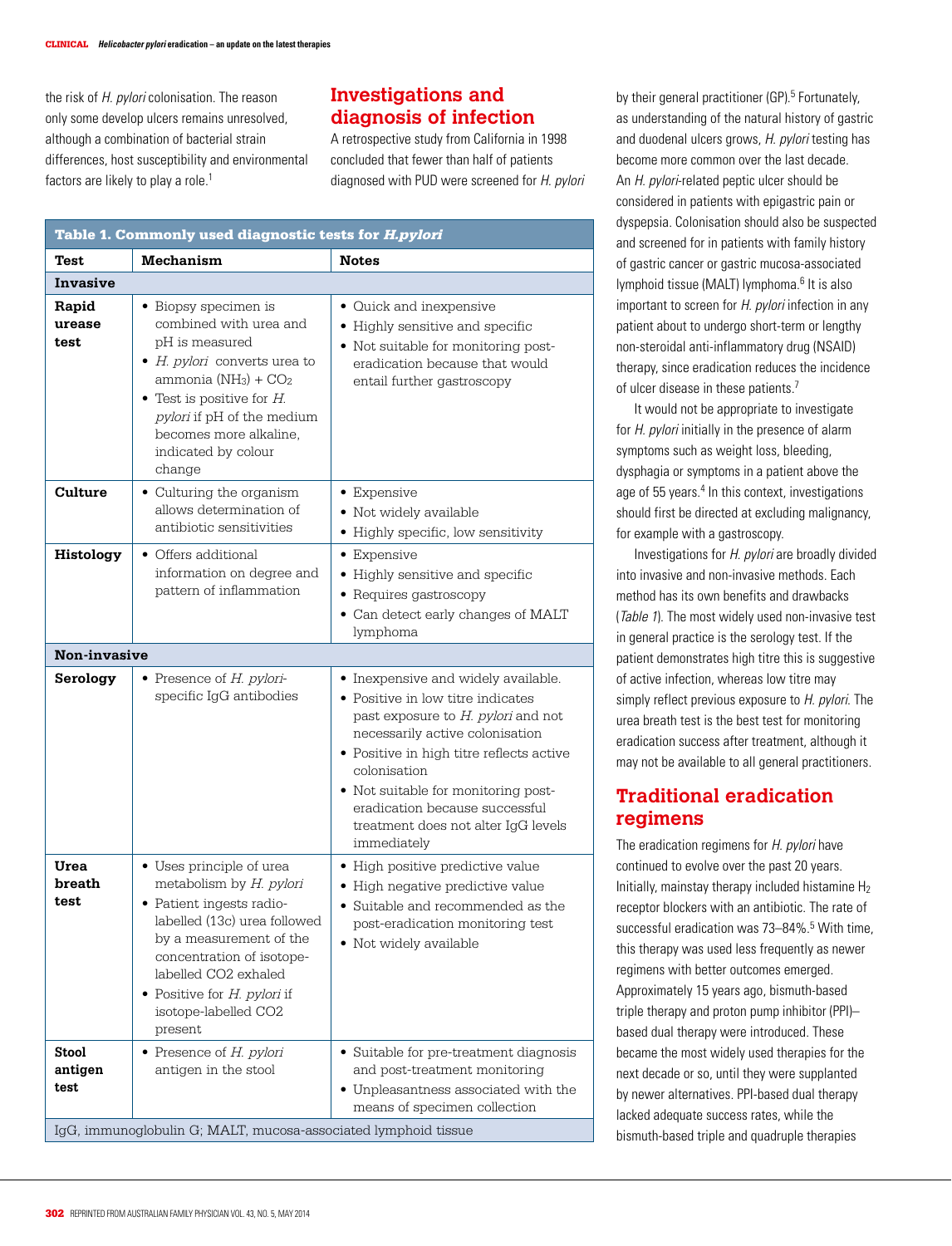had considerable side effects. These adverse effects often saw elderly patients presenting to hospital in the anecdotal experience of one of the authors.

Today, PPI-based triple therapy is the most commonly used method worldwide.<sup>8</sup> This regimen includes use of a PPI in combination with amoxicillin and clarithromycin. Current Therapeutic Guidelines in Australia, revised in July 2013, recommend PPI-based triple therapy as the first-line measure for eradication of H. pylori<sup>9</sup> (Table 2).

These guidelines quote pre-treatment clarithromycin resistance in Australia to be 5–7%, and indicate they are likely to rise. $9$ Therefore, to evade treatment failure, it would be reasonable to consider the American College of Gastroenterology (ACG) recommendation that in areas of known high clarithromycin resistance, bismuth-based quadruple therapy may be preferable.10 However, bismuth is only available in Australia under the Special Access Scheme.<sup>9</sup>

The efficacy of triple therapy has been widely tested and has not proved superior to regimens employed two decades ago. $11,12$ Standard PPI-based triple therapy appears to have a success rate of 70–85%.<sup>1</sup> Additionally, a recent randomised study of 169 patients who trialled quadruple therapy after failed triple therapy showed that quadruple therapy, the recommended treatment in a setting of clarithromycin resistance, also fails in 20–25%of cases.13 Comparable findings were reached in an extensive Swedish pooled analysis which compared PPI-based triple therapy to various other traditional therapies for H. pylori.<sup>14</sup> These included quadruple therapy, bismuth-based therapy and PPI-based dual therapy. Across all treatment groups the rate of successful eradication was similar. The conclusion to be drawn from the Swedish study is that in all traditionally prescribed regimens, eradication is only partially successful.

# **Evidence for newer therapies**

#### **Sequential therapy**

While standard triple therapy remains the firstline protocol for H. *pylori* infection,<sup>15</sup> growing resistance to antibiotics used in this treatment

is of concern. This has led to a resurgence of interest of late in novel therapeutic strategies, one of which is sequential therapy.

Evidence for sequential therapy is encouraging, with a number of studies reporting eradication rates superior to any current widely used treatment. Sequential therapy is a two-step, 10-day program consisting of administration of a PPI with amoxicillin for the first 5 days, followed by triple therapy that includes a PPI, clarithromycin and tinidazole for another 5 days.

An example regimen would be esomeprazole 20 mg twice daily combined with amoxicillin 1 g twice daily, prescribed for 5 days. This must then be followed by a triple therapy of esomeprazole 20 mg twice daily, clarithromycin 500 mg twice daily and tinidazole 500 mg twice for the next 5 days.16

The Lancet published a randomised controlled trial in January 2013 that compared sequential therapy with PPI-based triple therapy. It found that the sequential treatment arm yielded superior eradication rates compared to standard therapy, 87.0% and 82.3% respectively.17 This trial also tested 14-day sequential therapy, which proved even more efficacious with a 90.7% success rate.<sup>15</sup>

Sequential therapy has proven to be highly effective in other studies. A recent intentionto-treat analysis of 22 randomised trials testing sequential therapy, involving 2388 patients, showed eradication rates in the order of 91.3%.18 If this data series is expanded to per protocol analysis, sequential therapy portends a 93.7% H. pylori eradication rate.<sup>18</sup>

#### **Salvage therapy**

Despite the high efficacy of sequential therapy, some patients do fail to respond. There is some data available on a second-line option for this cohort, termed salvage therapy. Salvage therapy is a triple therapy comprising a PPI, amoxicillin and levofloxacin administered for 10 days. A suggested prescription would include esomeprazole 20 mg twice daily, amoxicillin 500 mg twice daily, and levofloxacin 500 mg twice daily.18

The limited evidence-based data currently available in Australia suggests salvage therapy is achieving high success rates.<sup>9</sup> The ACG reports that salvage treatment is 76% effective when implemented after a failed sequential regime.<sup>8</sup> A small prospective pilot study, by Zullo and others, has also insinuated that salvage therapy is a valid alternative in the event of eradication failure with sequential therapy.19 The trial included 35 patients, who received a 10-day triple therapy of rabeprazole, levofloxacin and amoxicillin after sequential therapy failure. At intention-to-treat analysis, this treatment was successful in 85.7% of cases.<sup>19</sup>

| Table 2. Currently recommended eradication regimens <sup>9</sup> |                                                                                                                                                                                                 |                                                                                                                                                                                          |  |  |
|------------------------------------------------------------------|-------------------------------------------------------------------------------------------------------------------------------------------------------------------------------------------------|------------------------------------------------------------------------------------------------------------------------------------------------------------------------------------------|--|--|
| <b>Eradication</b><br>therapy                                    | Components                                                                                                                                                                                      | <b>Notes</b>                                                                                                                                                                             |  |  |
| PPI-based triple<br>therapy                                      | • Esomeprazole 20 mg twice<br>daily, OR omeprazole 20 mg<br>twice daily<br>• Amoxicillin 1 g twice daily<br>• Clarithromycin 500 mg twice<br>daily <sup>9</sup>                                 | • First-line recommendation in<br>Australian quidelines <sup>9</sup><br>• Drugs prescribed in a 7-day<br>course<br>• Combination prescriptions<br>include Nexium Hp7 and<br>Probitor Hp7 |  |  |
| Quadruple<br>therapy                                             | • Omeprazole 20 mg once<br>daily<br>• Bismuth subsalicylate 120<br>mg four times daily<br>• Metronidazole 400 mg three<br>times daily<br>• Tetracycline 500 mg four<br>times daily <sup>9</sup> | • Uncommonly used<br>• Prescribed as a 7- or 14-day<br>COUTSe<br>$\bullet$ First-line choice under<br>ACG guidelines for areas<br>with known clarithromycin<br>resistance                |  |  |
| ACG, American College of Gastroenterology                        |                                                                                                                                                                                                 |                                                                                                                                                                                          |  |  |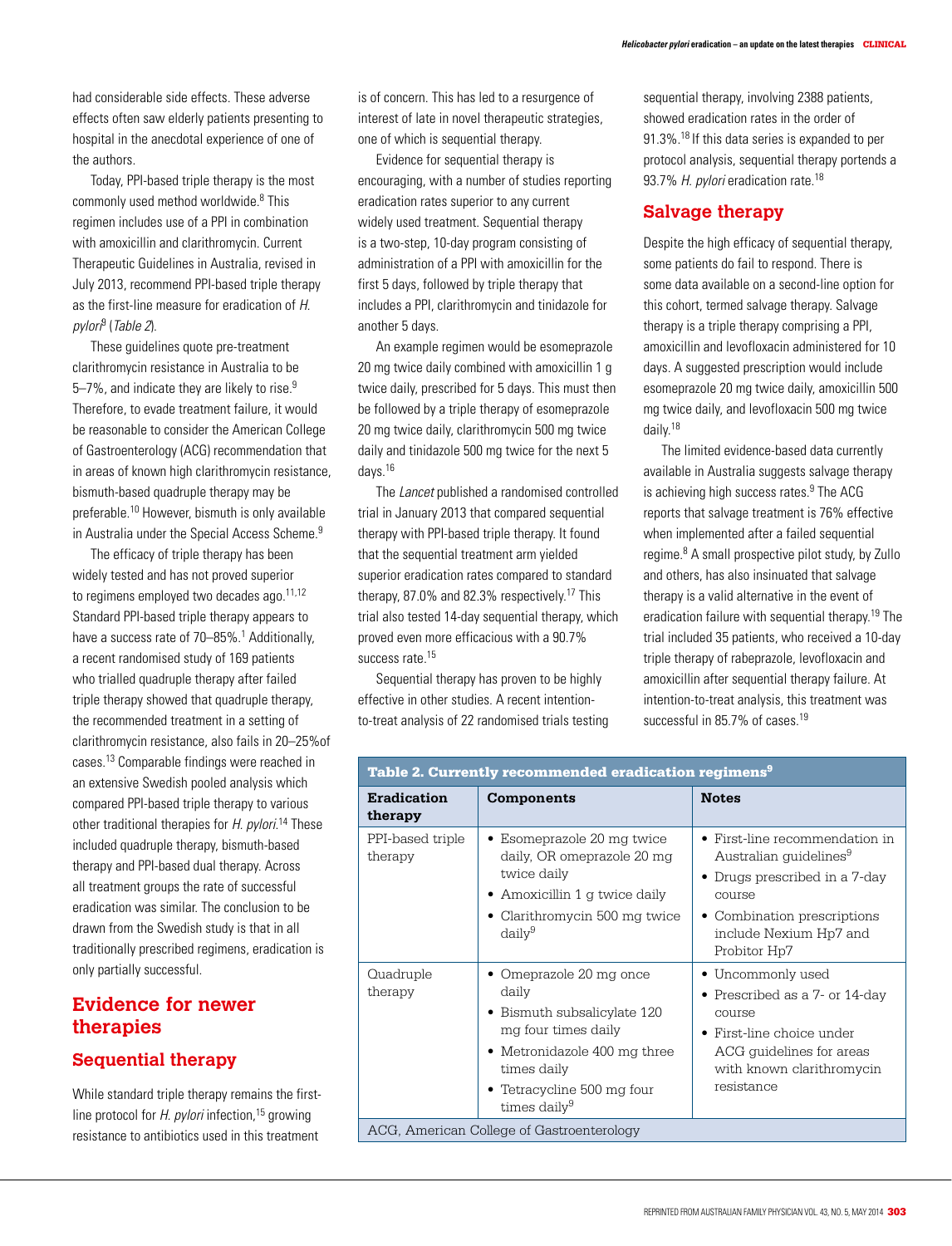### **Solving the problem of antibiotic resistance**

Antimicrobial resistance to antibiotics is a concern for eradication therapy. Treatment failure is said generally to be due to the rise of antimicrobial drug resistance. Several studies have found that *H. pylori* eradication is more successful when sensitivity testing is performed prior to treatment.<sup>6</sup> This allows selection of antibiotics according to organism susceptibility.

It is also important to ask patients about previous medications. Evidence suggests that previous patient exposure to metronidazole or macrolide antibiotics lowers eradication success.<sup>9</sup> If they have such past exposure, drugs of substitute classes should be selected to avoid treatment failure.

A decline in efficacy has been noted with standard triple therapy over the past 10 years.<sup>17</sup> Although evidence points towards lower treatment failure rates with newer therapies, it is likely that they too will experience a similar phenomenon.<sup>17</sup> Since the evolution of drug resistance will remain a problem, newer therapies must be implemented sooner rather than later. Thus, it is important to emphasise that following initial failure with standard triple therapy this regimen should not be repeated,<sup>9</sup> rather consideration be given to trials of sequential or salvage therapy.

# **Addressing compliance**

Good patient compliance is also a vital predictor of outcome.<sup>10</sup> Therefore, it is important to emphasise its relevance to patients. Poor compliance not only contributes to antibiotic resistance, but patients who do not complete their full course of antibiotics are also more

Table 3. Side effects of common medications used in eradication regimens<sup>21,22</sup>

| <b>Antimicrobial agent</b> | Side effects              |                             |
|----------------------------|---------------------------|-----------------------------|
|                            | Frequent                  | Infrequent                  |
| Proton pump inhibitor      | $\bullet$ Cough           | • Paraesthesia              |
| (PPI)                      | • Pharyngitis             | • Alopecia                  |
|                            | • Abdominal pain          | • Haemolytic anaemia        |
|                            | • Diarrhoea               |                             |
| Clarithromycin             | • Abdominal pain          | • Arrhythmia                |
|                            | • Altered taste sensation | • Anaphylaxis               |
| Amoxicillin                | $\bullet$ Rash            | • Crystalluria              |
|                            | • Diarrhoea               | • Anaphylaxis               |
| Metronidazole              | • Thrombophlebitis        | • Optic nerve toxicity      |
|                            | $\bullet$ Nausea          | • Pancreatitis              |
|                            | $\bullet$ Headache        | • Hepatitis                 |
|                            | • Vaginal discharge       | • Thrombocytopenia          |
| Bismuth salts              | • Dark discolouration of  | • Dizziness                 |
|                            | stool, tongue, teeth      | $\bullet$ Headache          |
|                            | • Diarrhoea               | • Neurotoxicity             |
|                            | $\bullet$ Nausea          |                             |
|                            | • Vomiting                |                             |
| Tetracycline               | • Photosensitivity        | • Azotemia                  |
| Tinidazole                 | • Altered taste sensation | $\bullet$ Confusion         |
|                            | • Candida vaginitis       | • Agitation                 |
|                            |                           | • Seizure                   |
| Levofloxacin               | • Diarrhoea               | • Arrhythmia                |
|                            | $\bullet$ Headache        | • Hypoglycaemia             |
|                            | $\bullet$ Nausea          | • Hypersensitivity reaction |
|                            |                           | • Tendinitis                |

likely to fail treatment. In Australia, incomplete adherence is the most common reason for eradication failure.<sup>9</sup>

Side effects are a major cause of noncompliance with eradication regimens. Although they occur in some  $5-20\%$  of patients,<sup>10</sup> it would be prudent to advise patients of possible adverse effects before initiating treatment. Important side effects are listed in *Table 3*. The side effect profiles of sequential therapy and standard triple therapy are similar.<sup>16</sup>

The financial cost of sequential and salvage therapy is also an issue guiding patient compliance. As the 10-day sequential therapy yields results only marginally inferior to that of a 14-day sequential regime, it is cost-effective to recommend the shorter treatment.9,16

# **Conclusion**

H. pylori infection remains a significant cause of morbidity worldwide. To date, a completely successful therapeutic strategy remains elusive, however sequential therapy and salvage therapy are becoming accepted as effective first-line and second-line alternatives. While it is premature to recommend their routine use in all cases, these newer options should be considered for the management of H. pylori infection when standard triple therapy fails.

#### **Authors**

Julian Yaxley is a medical student, Griffith University, Gold Coast, QLD. julianyaxley@yahoo. com.au

Bhaskar Chakravarty MBBS, FRACP, PhD (Newcastle), PhD (Cambridge), is a gastroenterologist at Southcoast Digestive Diseases Centre, Gold Coast, QLD

Competing interests: None.

Provenance and peer review: Not commissioned; externally peer reviewed.

#### **References**

- 1. Long D, Fauci A, Kasper D, et al. Harrison's Principles of Internal Medicine. New York City: McGraw Hill Companies; 2012.
- 2. Fennerty M, Lieberman D, Vakil N, et al. Effectiveness of Helicobacter pylori therapies in a clinical practice setting. Arch Intern Med 1999;159:1562–66.
- 3. Warren J, Marshall B. Unidentified curved bacilli on gastric epithelium in active chronic gastritis. Lancet 1983;1:1273–75.
- 4. Ramakrishnan K, Salinas R. Peptic ulcer disease. Am Fam Physician 2007;76:1005–12.